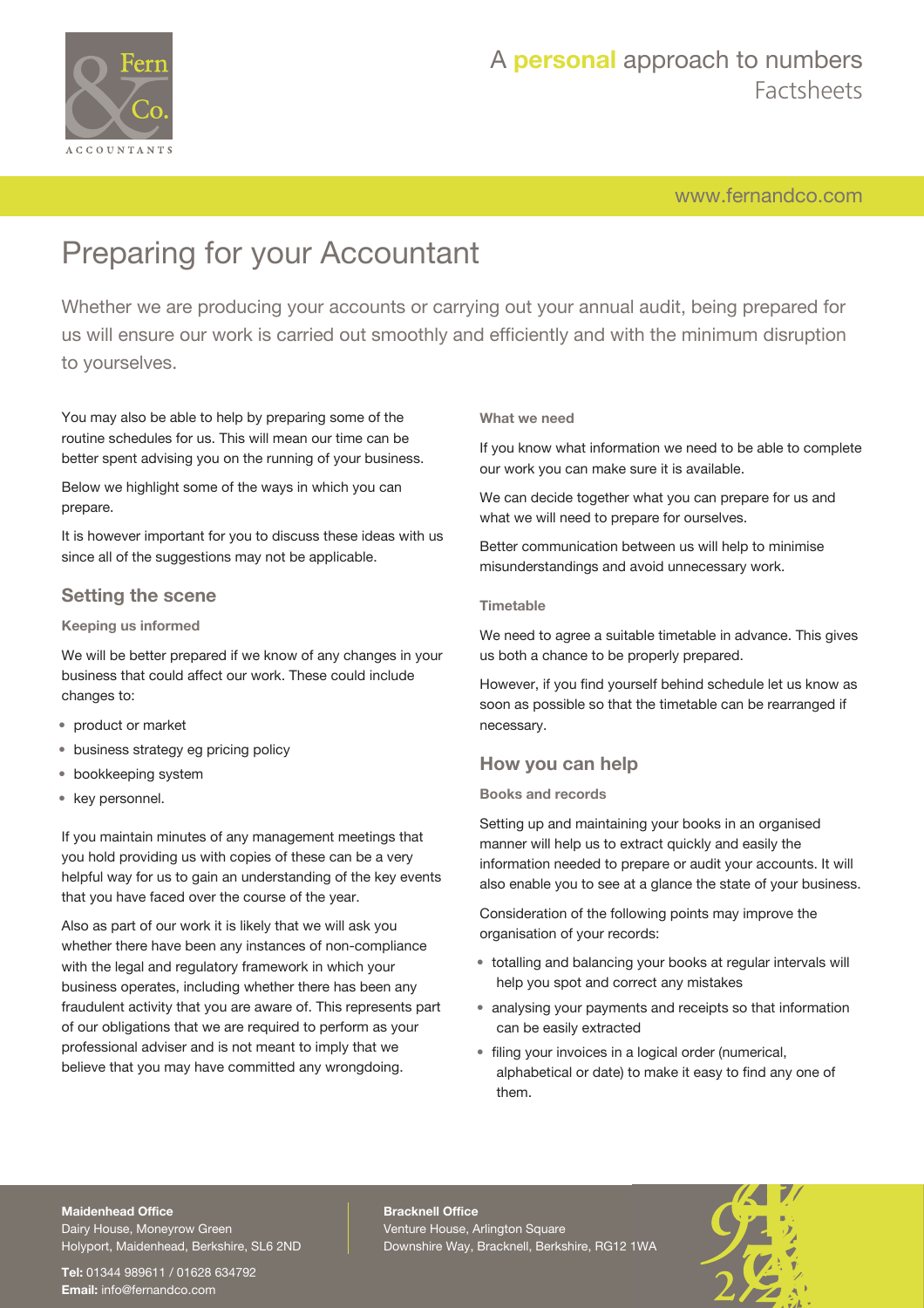

# A **personal** approach to numbers Factsheets

## [www.fernandco.com](http://www.fernandco.com)

#### **Procedures**

By establishing and maintaining certain procedures you will be able to keep a better control over your records and your business. It will also mean we can cut down on the work we need to do which may save you some money.

We can help you set up these procedures initially and once established you will be able to carry them out yourself. These procedures will include control accounts, reconciliations and stocktaking.

#### **Control accounts**

Control accounts record the movements of cash, debtors and creditors by using the monthly totals from your cash book and sales and purchases summaries.

The cash control account will show how much cash the business has at the end of each month.

The debtors or sales ledger control account will show how much your customers owe you at the end of each month.

The creditors or purchase ledger control account will show how much you owe your suppliers at the end of each month.

#### **Reconciliations**

Reconciliations help to ensure that the figures in your books are complete and accurate. Therefore if produced on a regular basis they will help you spot any errors which can then be corrected before we examine your records. Some of the records which will need reconciling are:

- bank accounts
- control accounts
- suppliers' statements.

#### **Stocktake**

If your business carries any stock you will need to count it at least once a year. To ensure that the count is carried out efficiently and accurately you should consider the following points:

- stock items should be stored neatly and logically to make counting easier
- all staff involved in counting should be given clear instructions
- try to minimise the movement of stock during the count. If possible deliveries in and out should be withheld until the counting has finished
- spot checks should be performed during the count.

If you hold large amounts of stock we may need to attend the stocktake and perform our own checks.

#### **Schedules**

There are a number of schedules which have to be produced in order that the accounts can be prepared and/or audited. We can prepare all of these schedules ourselves but obviously if you were to produce them it would save time and money.

You may wish to consider the preparation of some of the following schedules:

- a detailed list of additions and disposals of fixed assets with a copy of the appropriate sales and purchase invoices attached
- schedules showing each item of stock held, the quantity, unit value and total value. Indicate any stock items which are old or damaged
- a list of your debtors at the year end including how much they owe you and how long they have been outstanding. Indicate any which are unlikely to pay you
- a schedule of all bank and cash balances at the year end, together with all the bank statements for each bank account
- a list of creditors which should include HMRC as well as the usual business suppliers
- supporting workings for disclosures that need to be included in your accounts, such as average employee numbers, operating lease commitments or directors' remuneration (required for companies only).

#### **Maidenhead Office**

Dairy House, Moneyrow Green Holyport, Maidenhead, Berkshire, SL6 2ND

**Tel:** 01344 989611 / 01628 634792 **Email:** [info@fernandco.com](mailto:info@fernandco.com)

**Bracknell Office** Venture House, Arlington Square Downshire Way, Bracknell, Berkshire, RG12 1WA